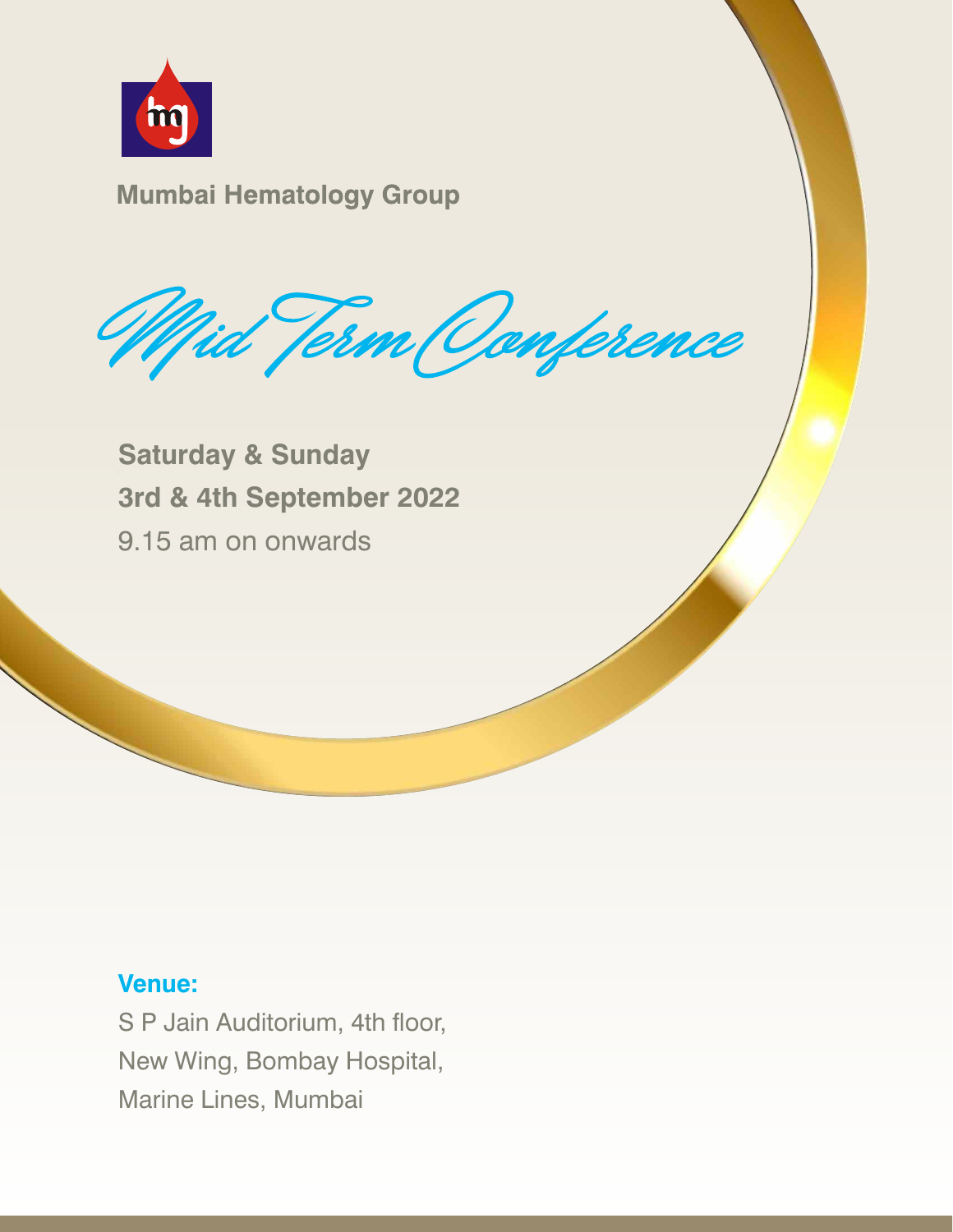

Mid Term Ocnference

Saturday & Sunday, 3rd & 4th September 2022

## **Executive Committee**

#### **President**

M.B. Agarwal

#### Vice-President

S.D. Banavali

**Secretary** 

Rucha Patil

**Treasurer** Subhaprakash Sanyal

**Members** 

Shubhangi Agale

Roshan Colah

Dipanjan Haldar

S. Khodaiji

Vrinda Kulkarni

Navin Khattry

Chandrakala S

Asha Shah

Shrimati Shetty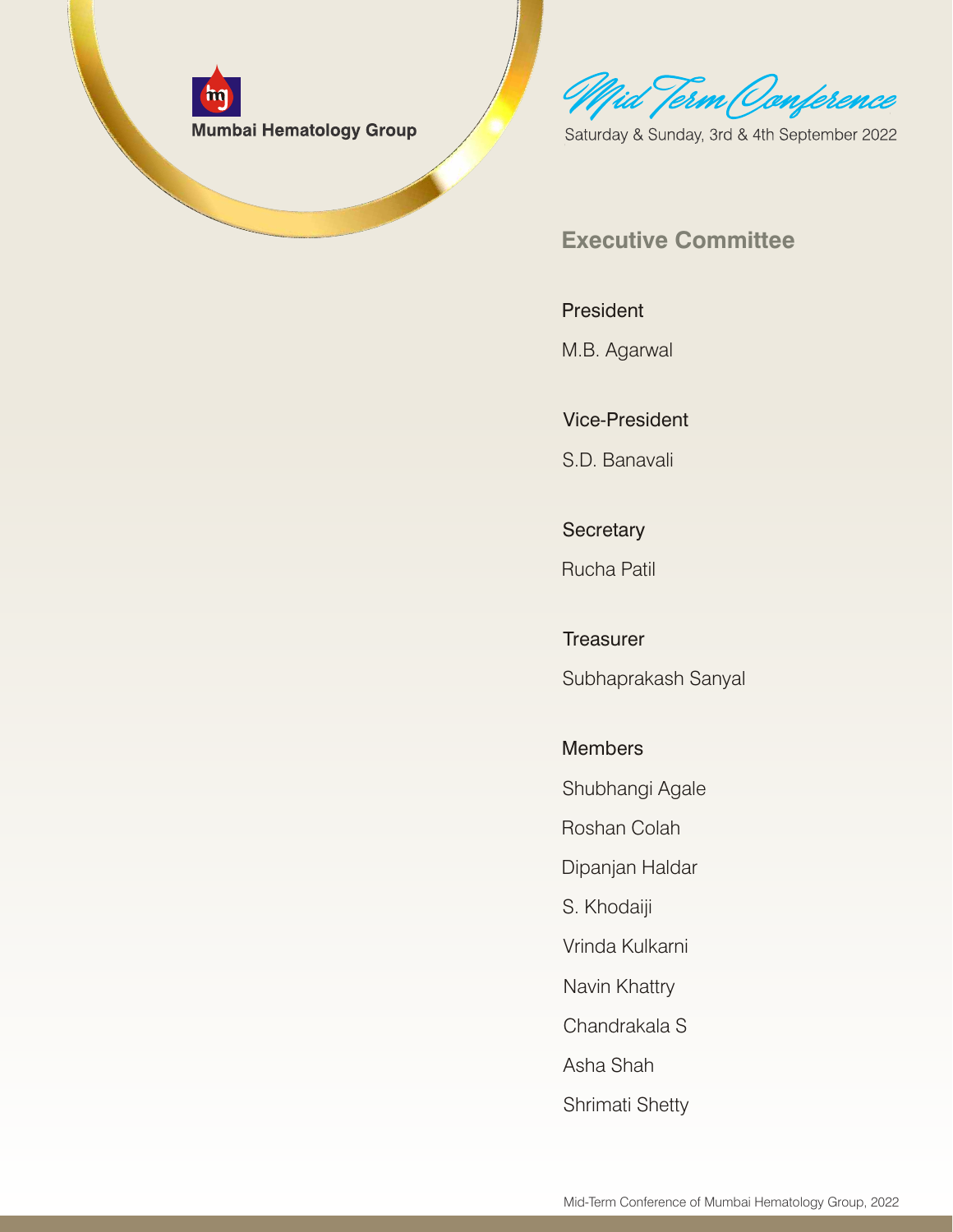Iid Term (Oonference

Saturday & Sunday, 3rd & 4th September 2022

Dear Colleagues

We extend a cordial invitation to you for "Mid-term conference of MHG".

This will be an in-person conference (not hybrid).

The dates are: Saturday & Sunday, 3rd & 4th of September 2022.

The timings are from 9.15 am onwards for the whole day.

This conference will have oral presentation of research work carried out by our colleagues and students from Mumbai & rest of India.

The subjects will include all aspects of hematology basic and clinical, diagnostic, and therapeutic.

For the presenters under the age group of 40 years, there are 3 prizes for the best paper presentation. We invite you to submit abstract of your work for presentation in this conference.

We are sure that you will register in large numbers and take advantage of this conference.

We look forward to a very vibrant conference.

Your sincerely



Dr Rucha Patil **Secretary** Mumbai Hematology Group



garon

Dr MB Agarwal President Mumbai Hematology Group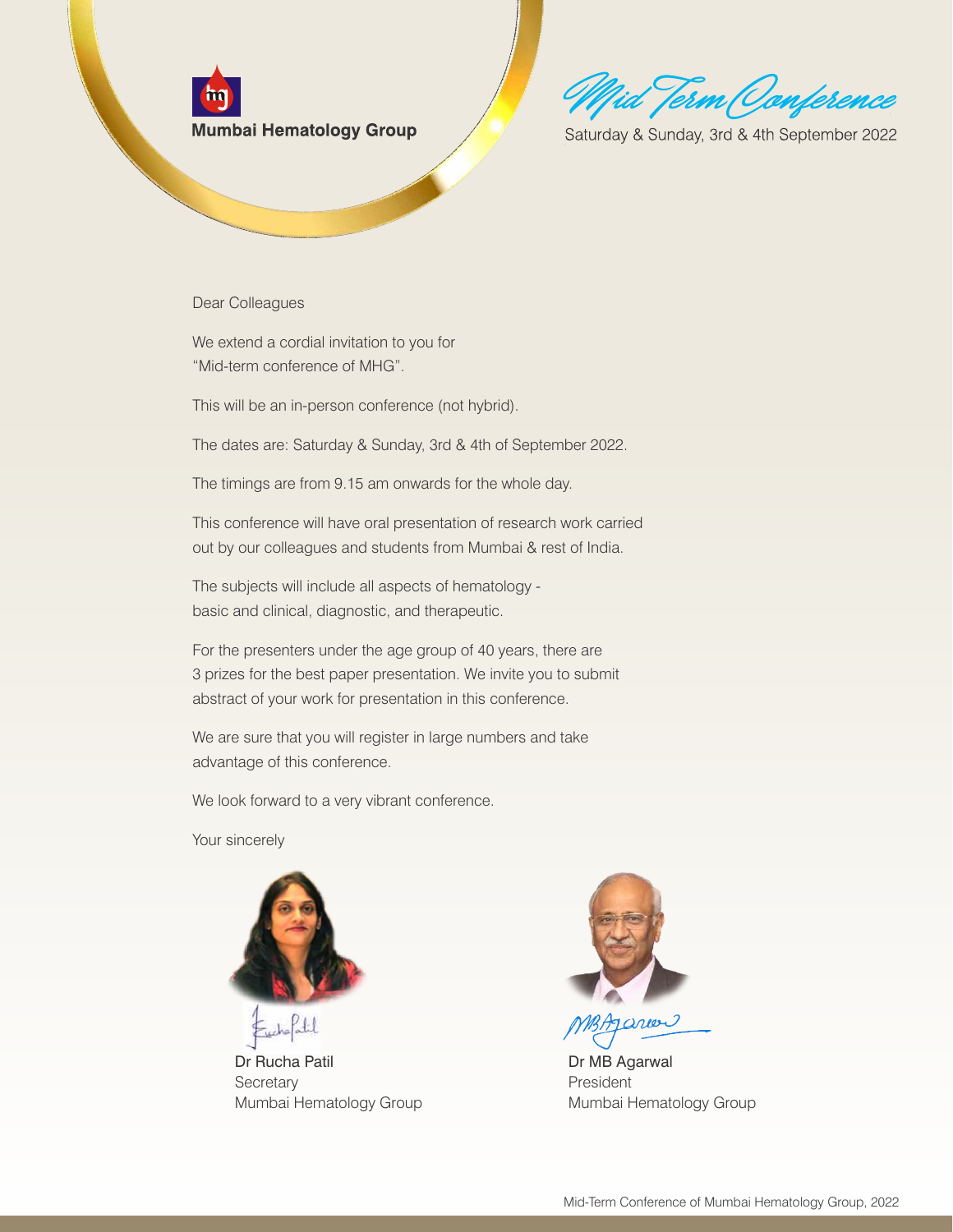

Mid Term Oonference

Saturday & Sunday, 3rd & 4th September 2022

**Proposed schedule**

**Day 1**

**Saturday, 3rd September 2022**

9.15 am – 9.30 am: **Welcome and inauguration** 

9.30 am – 11.00 am: **Session 1**

11.00 am – 11.30 am: **Coffee** 

11.30 am – 1.15 pm: **Session 2** 

**1.15 pm – 2.00 pm: Lunch**

2.00 pm - 4.00 pm: **Session 3**

4.00 pm – 4.30 pm : **Coffee** 

4.30 pm – 7.00 pm: **Session 4**

7.00 pm – 8.30 pm: **Guest lecture on myeloma by International speaker**

#### **Day 2**

#### **Sunday, 4th September 2022**

9.30 am – 11.00 am: **Session 1**

11.00 am – 11.30 am: **Coffee** 

11.30 am – 1.15 pm: **Session 2**

## **1.15 pm – 2.00 pm : Lunch**

2.00 pm - 4.00 pm: **Session 3**

4.00 pm – 4.05 pm: **Concluding remarks**